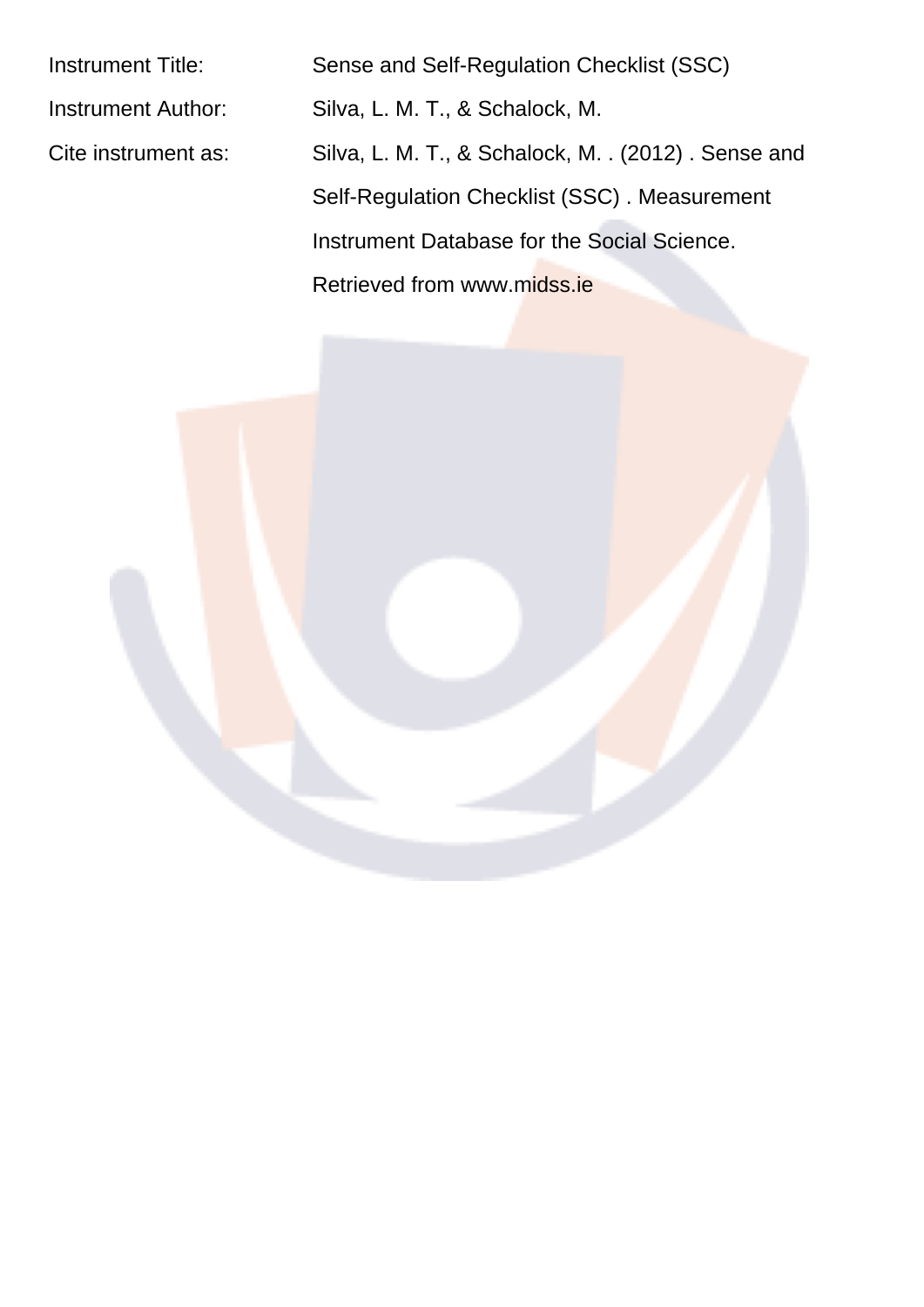## **Sense and Self-Regulation Checklist**

## **Instructions:**

- 1. Write the date, name of your child, and who is completing the checklist. (It is very important that the same parent/caretaker complete the form each time the form is used.)
- 2. Circle the response for each item that most accurately describes your child.
- 3. Add all of the numbers circled.
- 4. Write total into the space provided.



 This work is licensed under the Creative Commons, http://creativecommons.org/licenses/by-nc-nd/3.0. © LMTSilva Nov. 2011. This instrument is protected by copyright; it may not be altered or sold. Permission is granted for duplication free of charge.

Qigong Sensory Training Institute, www.qsti.org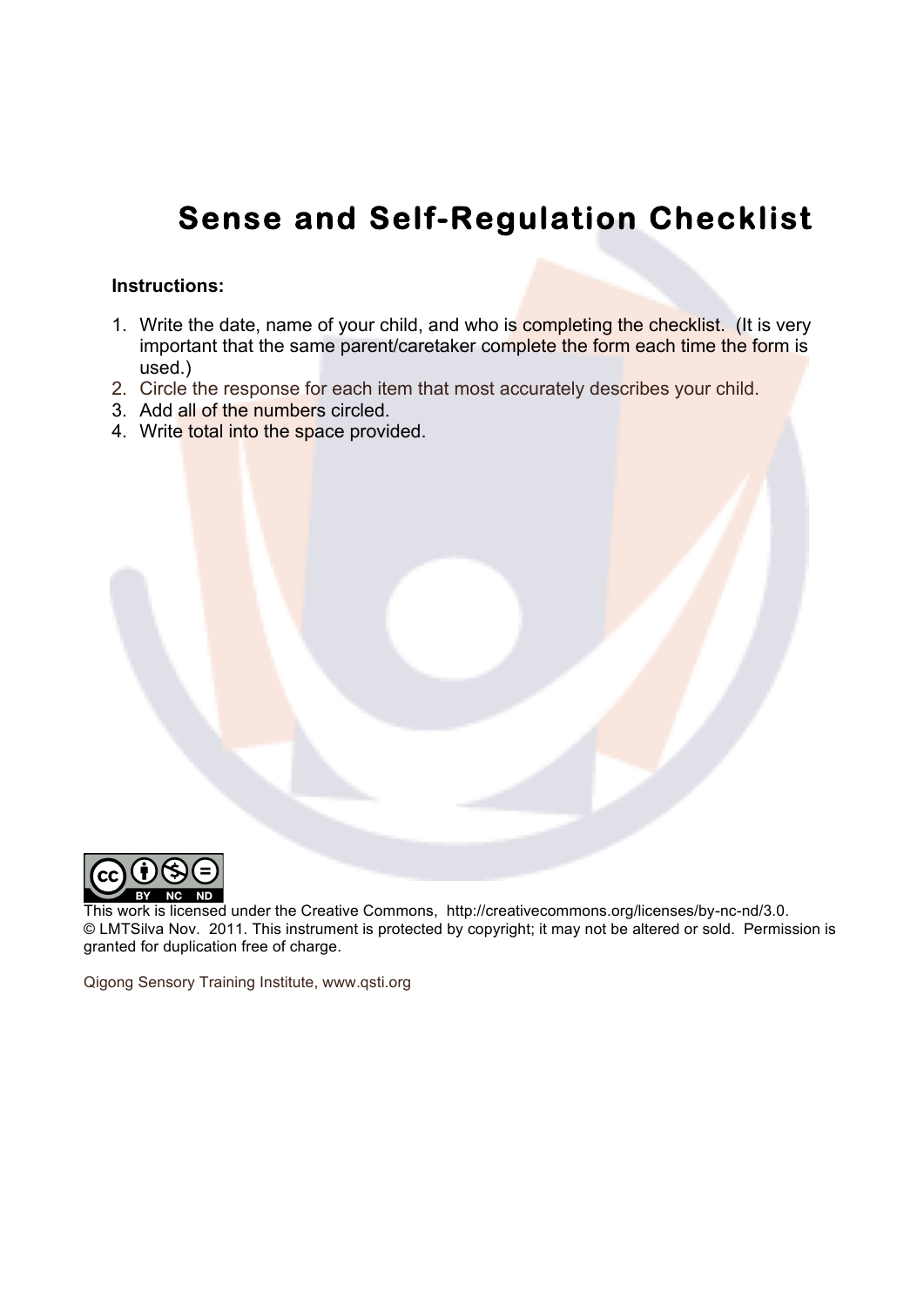## **Sense and Self-Regulation Checklist**

*Please circle the response for each item that most accurately describes your child.* **Often Sometimes Rarely Never**

÷

| ucschoes your crinu.                                                                              |              |                         |                |              |
|---------------------------------------------------------------------------------------------------|--------------|-------------------------|----------------|--------------|
| <b>1. TOUCH/PAIN</b>                                                                              |              |                         |                |              |
| • Does not cry tears when hurt                                                                    | 3            | 2                       | 1              | 0            |
| • Doesn't notice if the diaper is wet or dirty                                                    | 3            | 2                       | 1              | 0            |
| • Face washing is difficult                                                                       | 3            | $\overline{2}$          | 1              | 0            |
| • Haircuts are difficult                                                                          | 3            | $\overline{2}$          | 1              | 0            |
| • Refuses to wear a hat                                                                           | 3            | $\overline{2}$          | 1              | 0            |
| • Prefers to wear a hat                                                                           | 3            | $\overline{2}$          | 1              | 0            |
| • Cutting fingernails is difficult                                                                | 3            | $\overline{2}$          | 1              | 0            |
| • Prefers to wear one or two gloves                                                               | 3            | $\overline{2}$          | 1              | 0            |
| • Avoids wearing gloves                                                                           | 3            | $\overline{2}$          | 1              | 0            |
| • Cutting toenails is difficult                                                                   | 3            | 2                       | 1              | 0            |
| • Will only wear certain footwear (e.g. loose shoes, no socks)                                    | 3            | $\overline{2}$          | 1              | 0            |
| • Prefers to wear the same clothes day after day                                                  | 3            | $\overline{2}$          | 1              | 0            |
| • Will only wear certain clothes (e.g. no elastic, not tight, no tags,<br>long or short sleeves)  | 3            | 2                       | 1              | 0            |
| Cries tears when falls, scrapes skin, or gets hurt<br>(scale is reversed on purpose)              | 0            | 1                       | 2              | 3            |
| • Head bangs on a hard surface                                                                    | 3            | $\overline{2}$          | 1              | $\mathbf{0}$ |
| Head bangs on a soft surface<br>٠                                                                 | 3            | 2                       | 1              | 0            |
| Self-regulation - Orientation/Attention/Self-soothing/Sleep                                       | <b>Often</b> | <b>Sometimes</b>        | <b>Rarely</b>  | <b>Never</b> |
| • Has to be prompted to make eye contact when spoken to                                           | 3            | 2                       | 1              | 0            |
| • Seems not to notice when spoken to in a normal voice                                            | 3            | 2                       | 1              | 0            |
| • Does not respond to his/her name                                                                | 3            | $\overline{2}$          | 1              | 0            |
| • Does not notice or react when tapped on the back                                                | 3            | $\overline{a}$          | 1              | 0            |
| • Does not roll over onto the back when asked                                                     | 3            | $\overline{2}$          | 1              | 0            |
| • Stares off into space                                                                           | 3            | $\overline{2}$          | 1              | 0            |
| • Seems unaware when others are hurt                                                              | 3            | $\overline{c}$          | 1              | 0            |
| • Has difficulty calming him/herself when upset                                                   | 3            | 2                       | 1              | 0            |
| • Gets upset or tantrums when asked to make a transition                                          | 3            | $\overline{2}$          | 1              | 0            |
| • Has difficulty falling asleep at bedtime                                                        | 3            | $\overline{2}$          | 1              | 0            |
| • Has difficulty falling back asleep when awakens during the night                                | 3            | 2                       | 1              | 0            |
| • Awakens very early and stays awake                                                              | 3            | $\overline{\mathbf{c}}$ | 1              | 0            |
| • Has difficulty awakening in morning                                                             | 3            | 2                       | 1              | 0            |
| • Makes little jokes. (Answer only if your child has language.)<br>(scale is reversed on purpose) | 0            | 1                       | $\overline{2}$ | 3            |
| 2. VISION                                                                                         | <b>Often</b> | <b>Sometimes</b>        | <b>Rarely</b>  | <b>Never</b> |
| • Looks at objects out of sides of eyes                                                           | 3            | 2                       | 1              | 0            |
| • Is bothered by certain lights                                                                   | 3            | 2                       | 1              | 0            |
|                                                                                                   |              |                         |                |              |
| Self-regulation - Behavior: Irritability, Aggression, Self-<br>injurious                          | Often        | <b>Sometimes</b>        | <b>Rarely</b>  | <b>Never</b> |
| • Tantrums or meltdowns                                                                           | 3            | 2                       | 1              | 0            |
| (Tantrums last _______ minutes, and occur _____ times/day)                                        |              |                         |                |              |
| • Cries easily when frustrated                                                                    | 3            | $\overline{2}$          | 1              | 0            |
| • Hits or kicks others                                                                            | 3            | $\overline{2}$          | 1              | 0            |
| • Scratches or pulls other's hair                                                                 | 3            | $\overline{2}$          | 1              | 0            |